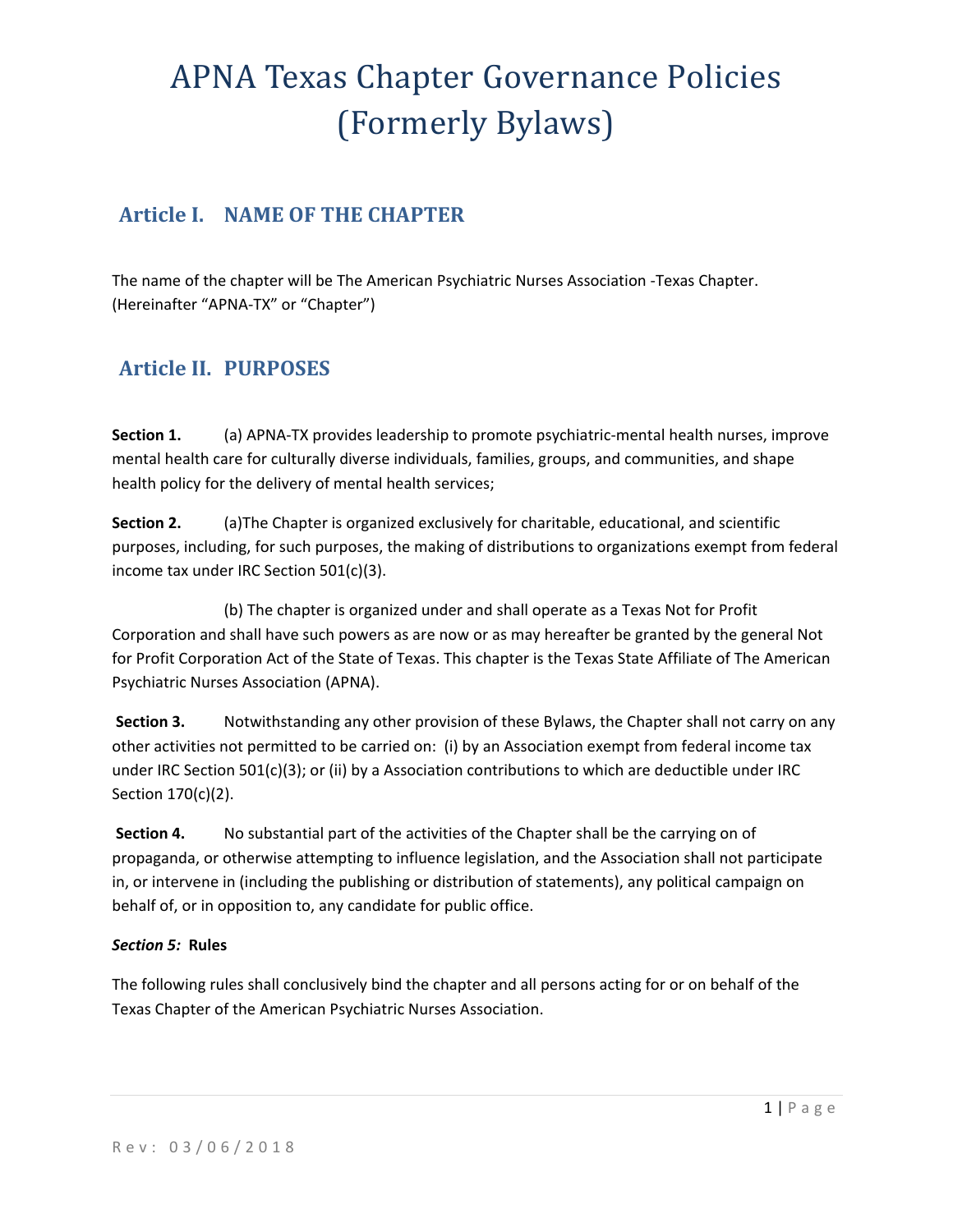#### Paragraph 1

a. No part of the net earnings of the chapter shall ensure to the benefit of, or be distributable to its members, directors, officers, or other private persons, except that the Chapter shall be authorized and empowered to pay reasonable compensation for services rendered and to make payments and distributions in furtherance of the purposes set forth herein.

b. Upon the dissolution of the chapter, the Board of Directors shall, after paying or making provision for the payment of all the liabilities of the Chapter, dispose of all the assets of the Chapter to the American Psychiatric Nurses Association.

c. The chapter shall not adopt any practice, policy or procedure that would result in discrimination on the basis of age, race, sex, sexual orientation, religion, national origin or handicapped condition.

## **Article III. MEMBERSHIP**

#### *Section I:* **Members**

a. Regular members shall be those individuals who are registered nurses, pay national APNA dues, and are engaged in pursuits that further the purposes of the Chapter. Members may vote, serve on committees and seek election to the board.

b. Student members who are engaged in full or part time study in a nursing degree program and show evidence of student status may be members of APNA at a reduced rate and may participate in this Chapter. They may not vote or seek election as officers but may serve on committees.

#### *Section 2*: **Voting Rights**

Each member shall be entitled to one vote on each matter submitted to a vote of the members.

#### *Section 3*: **Resignation**

Any member may resign by failure to pay national dues. A grace period of 3 months will be extended to the member to pay delinquent dues. Failure to pay National Dues will suspend the voting rights of the member.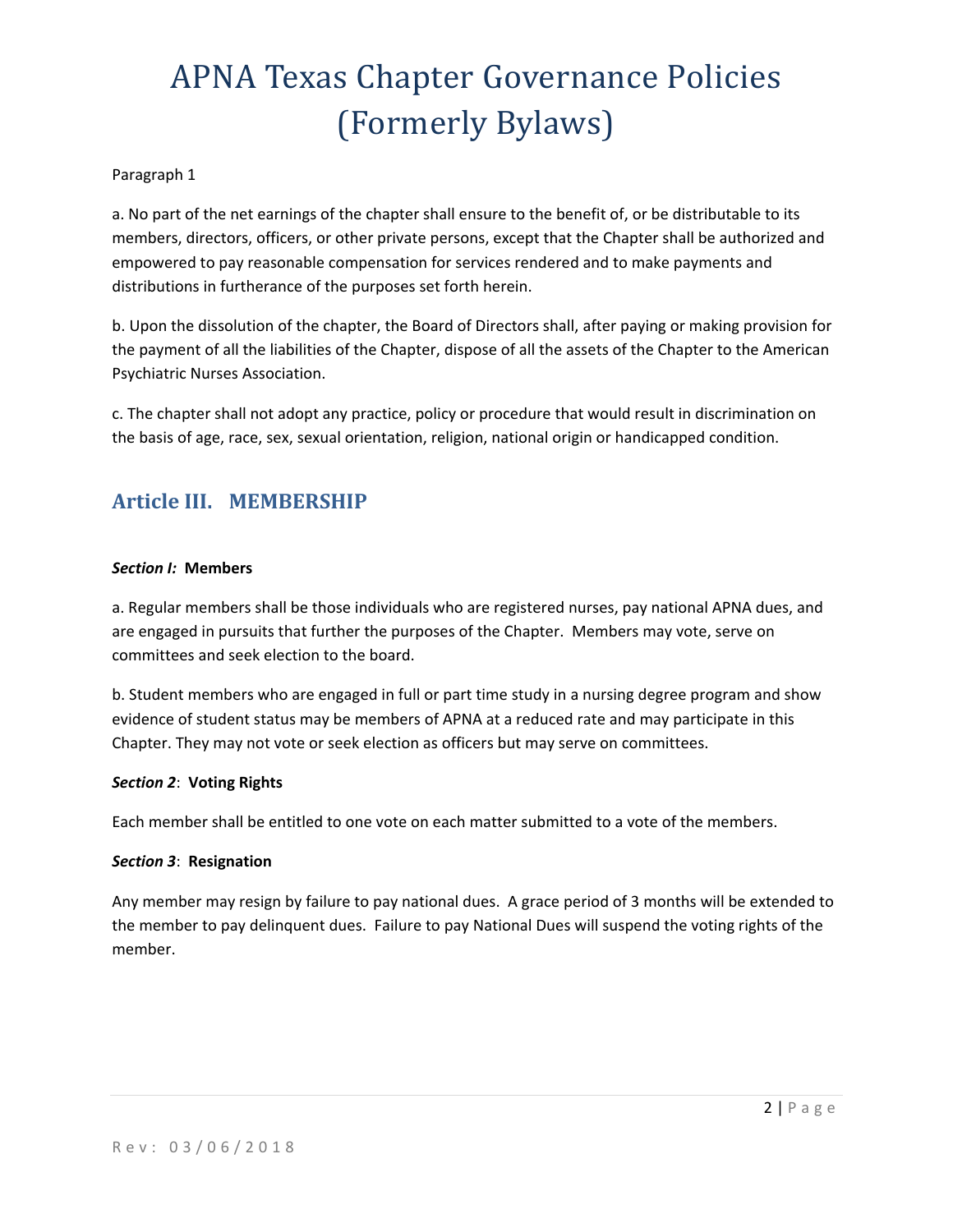## **Article IV. MEETINGS OF MEMBERS**

#### *Section I***: Frequency**

Regular meetings will be held a minimum of twice annually as determined by each regional group. One statewide meeting will be held annually, at a time to be determined by the president and Board of Directors. A special meeting may be called by the president or upon request of five members of the organization.

#### *Section2*: **Location**

The members of each regional group will determine location of the biannual meetings. The president and the Board of Directors will determine the location of the board meetings and state wide annual meeting.

#### *Section 3:* **Notice of meetings**

Written or printed notice stating the place, day, and hour of any meeting of members shall be delivered, either personally, or by electronic or regular mail, to each member entitled to vote at such meetings, not less than 14, nor more than one hundred twenty days before the date of such meeting, by or at the discretion of the Board.

#### *Section 4:* **Quorum**

The members present at any meeting shall constitute a quorum.

## **Article V. OFFICERS**

### *Section 1:* **Structure**

The officer structure of the State Chapter shall consist of President, President Elect, Treasurer, and Secretary.

### *Section2*: **Election and Term of Office**

The Nominating Committee will make recommendations and prepare ballots that will be mailed and or sent electronically to the membership no later than January 31st. Elections will begin at the time the electronic ballots are sent and will end February28th of each year.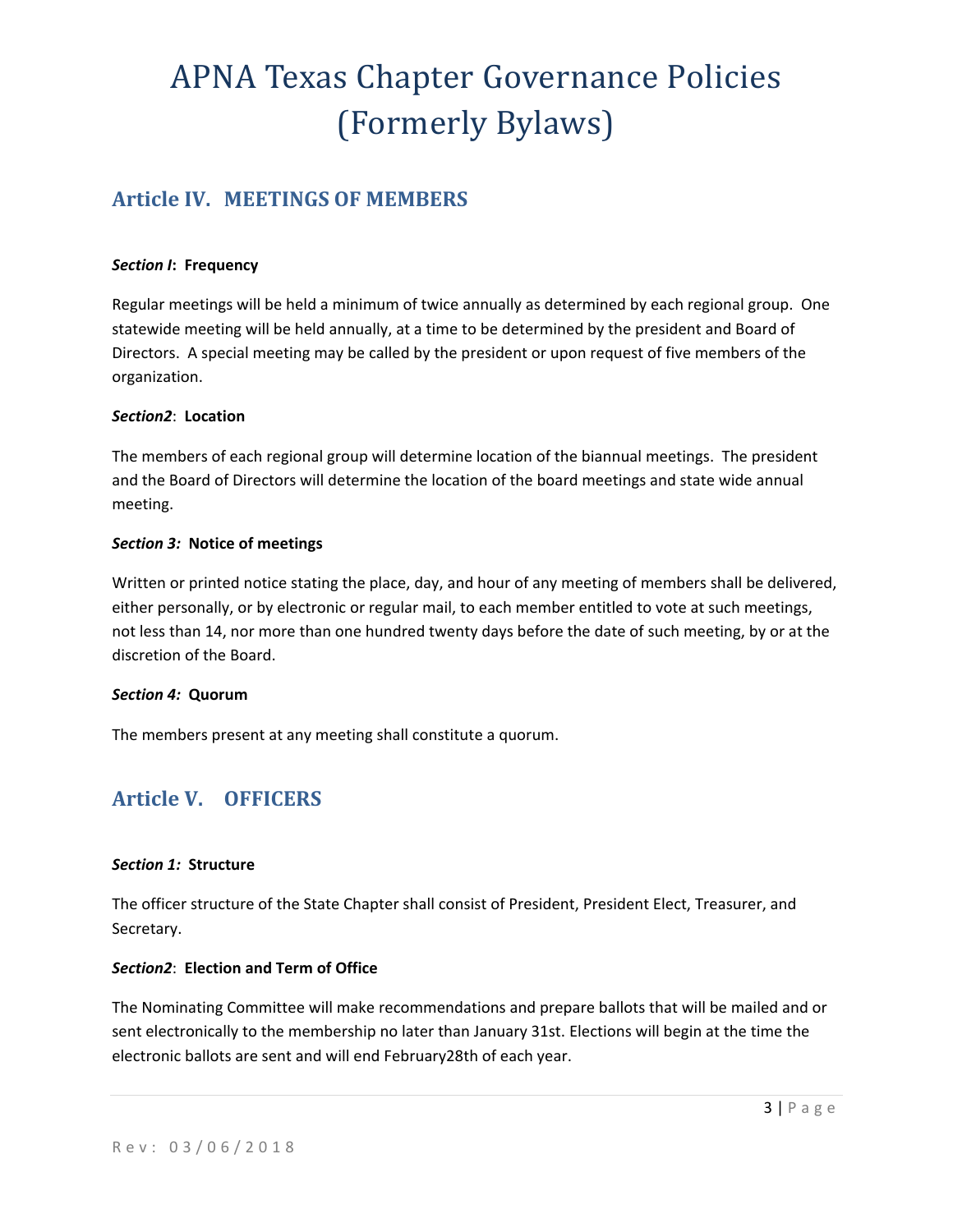Election for Secretary will take place in odd numbered years. Election for President Elect and Treasurer will take place in even numbered years. The term for each office will begin in immediately following the annual APNA state meeting.

In the event that the ballot is composed of all unopposed candidates, the Board may vote, representing the membership, to fill the offices.

### *Section 3***: Term of Office**

The President, Treasurer, Secretary, and Board Members‐at‐Large shall hold office for a term of two (2) years. Only one office may be held by the same person at any one time. The term of office shall begin at the close of the annual business meeting in the year of the election.

### *Section 4***: Removal**

Any Director or Officer may be removed by the Board of Directors whenever in its judgment the best interests of the Association would be served thereby.

### *Section 5***: Vacancies**

A vacancy in any office because of death, resignation, removal, disqualification or otherwise, may be filled by the Board of Directors for the unexpired portion of the term. In the event a vacancy occurs in the office of the President, the President‐Elect shall automatically succeed to the Presidency and the office of President‐Elect shall remain vacant until the next scheduled election. The President‐Elect shall subsequently serve the one year term of office as President to which elected. A vacancy in the office of Immediate Past President shall not be filled prior to the end of the term. Any member filling an unexpired term for more than one-half the term shall be considered to have served one (1) term.

#### *Section 6***: President**

The President shall be the principal executive officer of the Association and shall in general supervise and control all of the affairs of the Association.

### *Section 7***: President‐Elect**

In the absence of the President or in the event of one's inability or refusal to act, the President‐Elect shall perform the duties of the President, and when so acting, shall have all the powers of and be subject to all the restrictions upon the President. 

### *Section 8***: Immediate Past President**.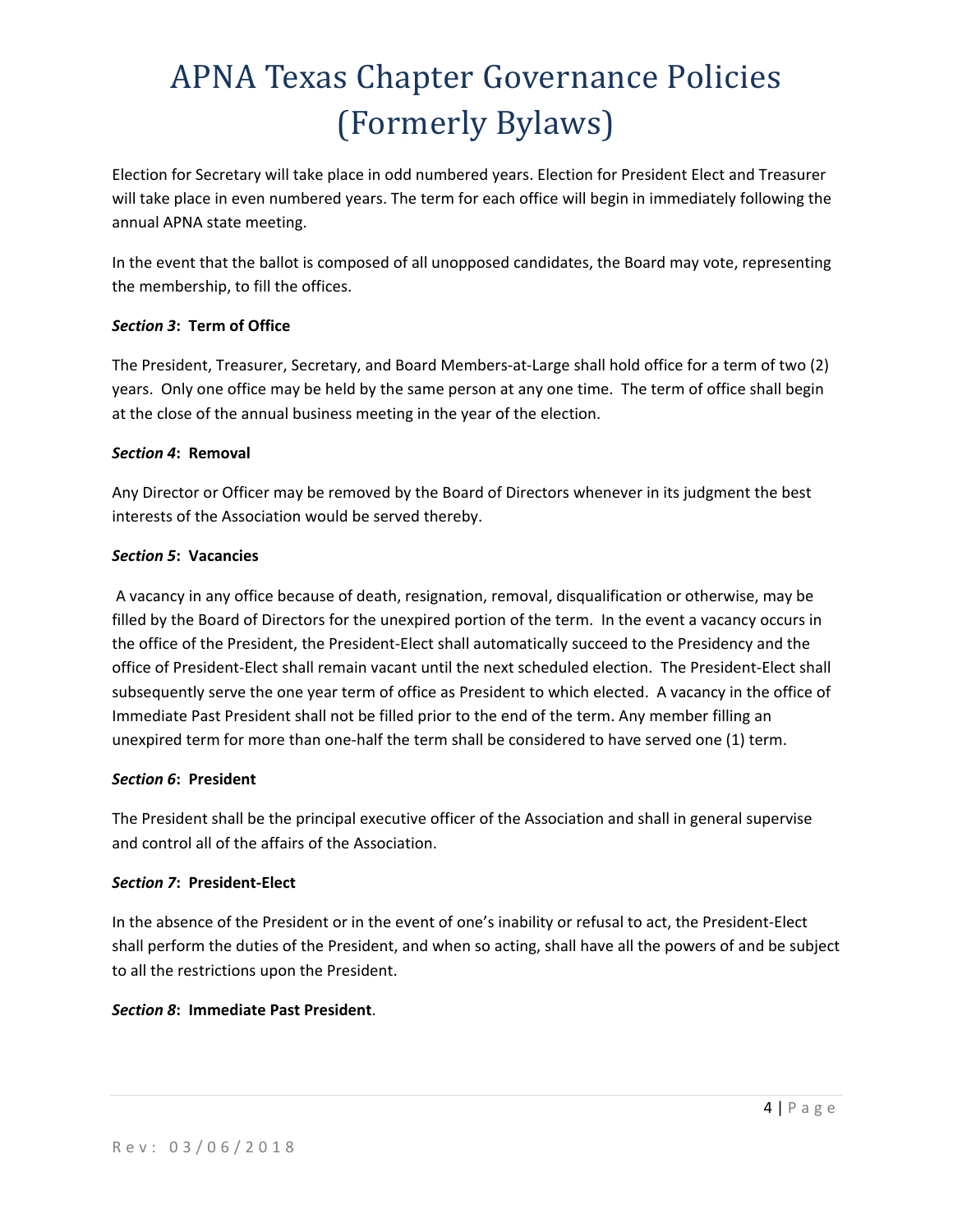The Immediate Past President shall serve as a voting member of the Board of Directors and an ex officio, non‐voting member of the Nominating Committee and perform such other duties as may be prescribed by the Board of Directors from time to time.

#### *Section 9***: Treasurer**

The Treasurer shall give a bond for the faithful discharge of one's duties in such sum and with such surety or sureties as the Board of Directors shall determine. The Treasurer shall have charge and custody of and be responsible for all funds and securities of the Association; in general perform all the duties incident to the office of Treasurer and such other duties as from time to time may be assigned by the President or by the Board of Directors.

#### *Section 10***: Secretary**

The Secretary shall keep the minutes of the meetings of the Board of Directors; see that all notices are duly given in accordance with the provisions of these bylaws or as required by law; be custodian of the records; and in general perform all duties incident to the office.

#### *Section 3:* **Vacancies**

A vacancy in any office because of death, resignation, or disqualification or otherwise, maybe filled by the Board of Directors for the unexpired portion of the term.

#### *Section 4:* **Duties**

The duties of the officers shall be as follows:

a. The President shall be the executive officer and shall administer all business of the organization as provided for by the bylaws. The president shall be an ex‐officio member of all committees except nominating.

b. The president‐elect shall perform duties of the president in the president's absence.

c. The secretary shall be responsible for all chapter mailings and correspondence. The secretary shall also be responsible for maintaining all chapter minutes and reports.

d. The treasurer shall have charge and custody of and be responsible for all funds and securities of the chapter; receive and give receipts for monies due and pay able to the chapter from any sources what so ever; deposit all such monies in the name of the Chapter in such banks, trust companies or other depositories as shall be selected in accordance with the provisions of the bylaws; and in general perform all the duties incident to the office of Treasurer and such other duties as from time to time may be assigned by the Board of Directors.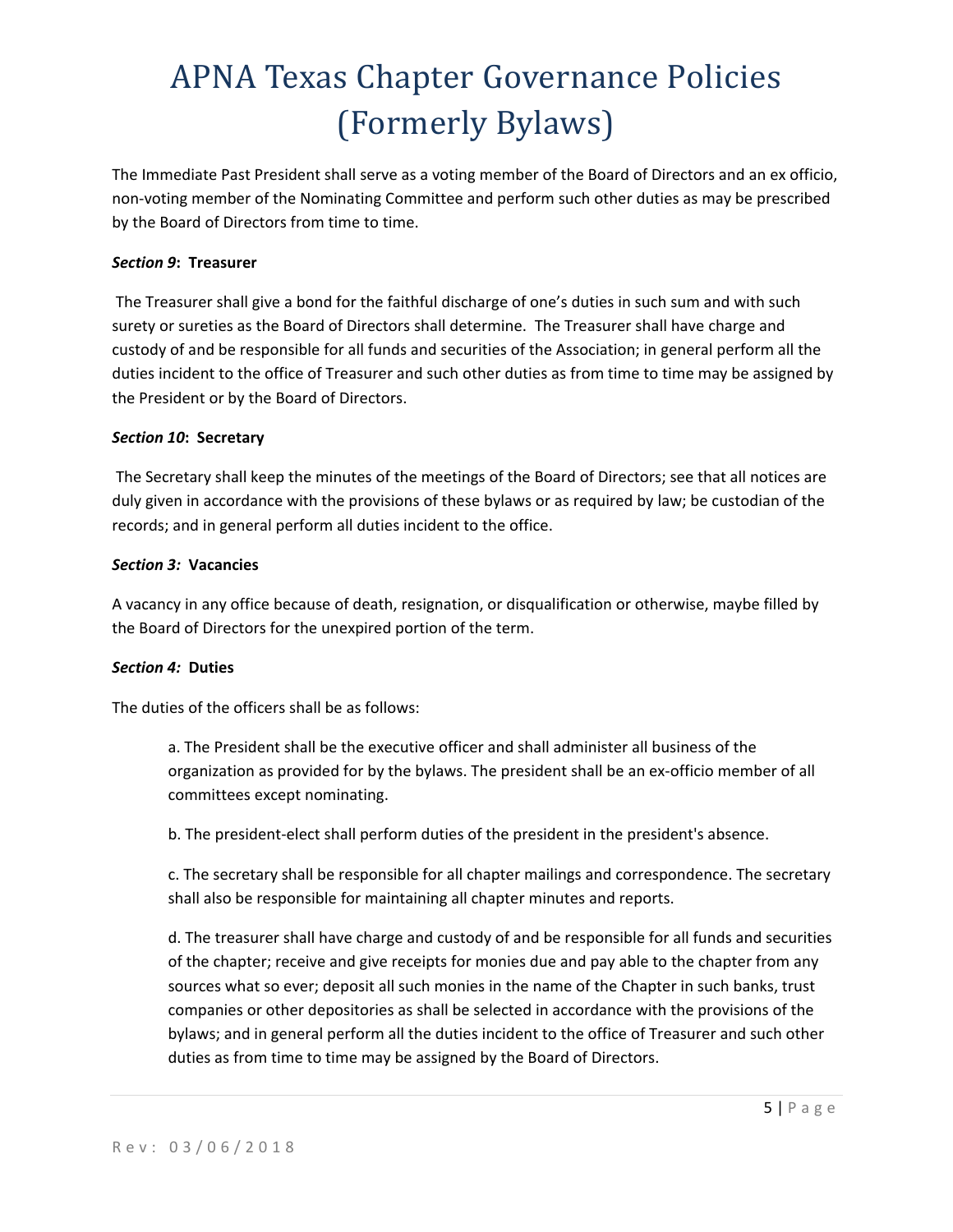e. The Immediate Past President shall serve for one year on the Board of Directors.

## **Article VI. : BOARD OF DIRECTORS**

#### *Section I*: **General Powers**

Its Board of Directors shall manage the affairs of the Chapter. It shall be the Board of Directors' duty to carry out the objectives and purposes of the Chapter, and to this end, the Board of Directors may exercise all powers of the Chapter. The Board shall report annually to the membership on the progress of the Chapter in fulfilling its purposes and on the finances of the Chapter.

#### *Section2*: **Composition, Tenure, and Qualifications**

The Board of Directors shall consist of the current officers of the chapter, the outgoing president, and one representative from each regional group. There will also be appointed board members who will chair standing committees.

#### *Section3:* **Nomination and Election**

Elections to the Board of Directors will not be necessary as all members have been previously elected or appointed to their respective positions.

#### *Section 4:* **Reelection to Office**

Members of the board of directors will be re‐elected based on re‐election to their position as officers of the chapter. No officer shall exceed two consecutive terms in any one office.

#### *Section 5:* **Regular Meetings**

Meetings of the Board of Directors will be held as needed with a minimum number of meetings per year being four. These meeting may be face to face or by use of an online meeting room or telephone conference call at the discretion of the president.

All regular meetings of the Board of Directors shall be open to any member of APNA‐Texas. Only member of the Board may vote at Board meetings.

Minutes must be recorded and approval of minutes from previous meetings may also take place.

#### *Section 6*: **Quorum**

The members present shall constitute a quorum.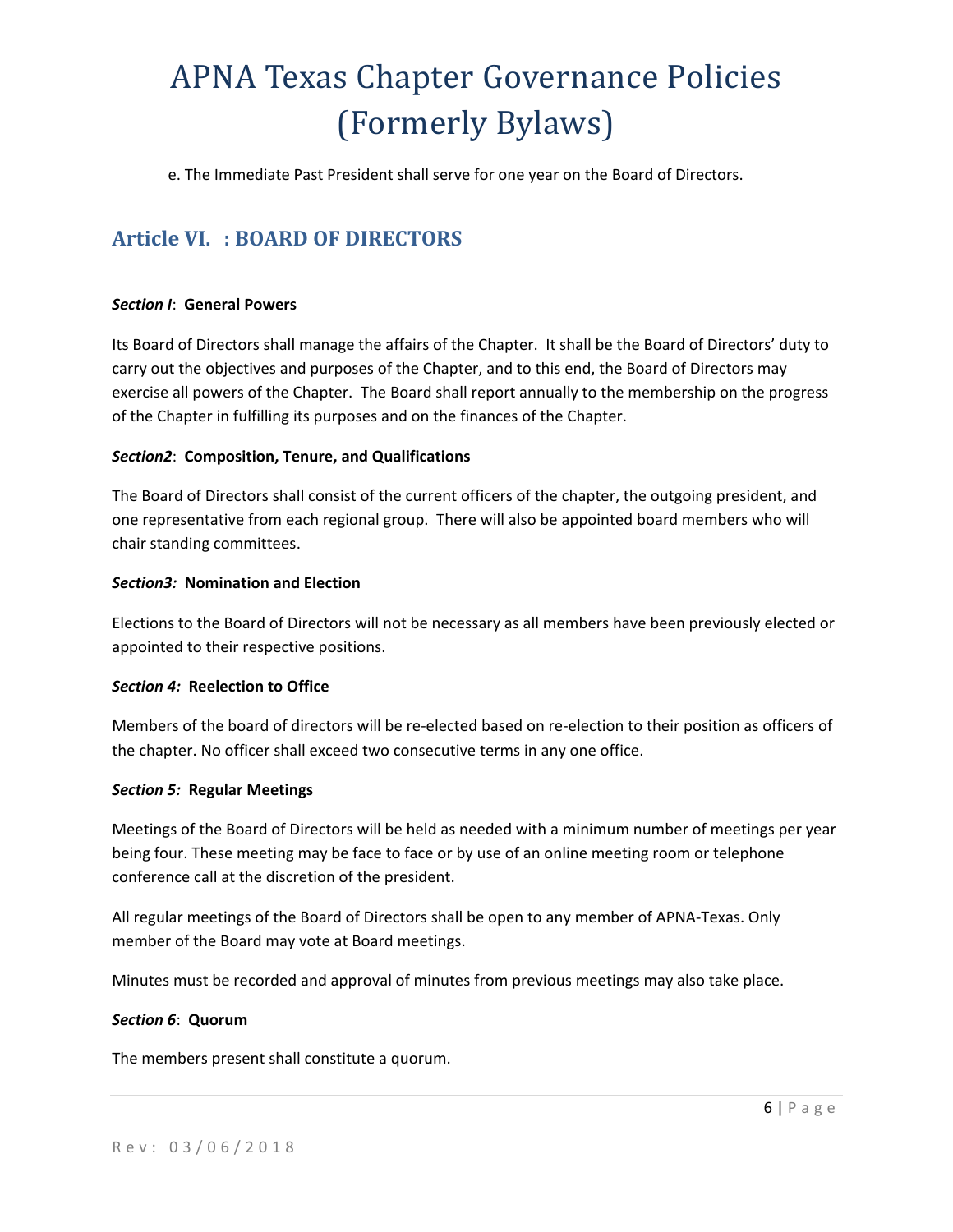#### *Section 7*: **Vacancies**

Vacancies to the Board of Directors can be appointed by the president for the remainder of the term.

#### *Section 8:* **Compensation**

Directors as such shall not receive any salaries for their services. The president may, as a representative of the state chapter, by resolution of the Board of Directors, is allowed expenses of attendance at the National APNA meeting. This amount will cover the cost of conference registration, transportation and hotel only.

## **Article VII. COMMITTEES**

The chapter will contain six permanent committees:

- 1. Advanced Practice
- 2. General Practice
- 3. Education
- 4. Membership
- 5. Bylaws
- 6. Nominating

Chairpersons on the permanent committees will be appointed by the president and will serve on the board of directors. The Board of Directors will convene all other committees on an ad hoc basis.

## **Article VIII. CONTRACTS, CHECKS, DEPOSITS, AND FUNDS**

#### *Section I*: **Contracts**

The Board of Directors may authorize any chapter board member to enter into any contract or execute and deliver any instrument in the name of and on behalf of the Chapter and such authority may be general or confined to specific instances.

#### *Section 2:* **Checks, Drafts and other means of Legal Tender**

All checks, drafts or other orders for payment of money, notes or other evidence of indebtedness issued in the name of the Chapter, shall be signed by the Treasurer of the Chapter and in such manner as shall from time to time be determined by resolution of the Board of Directors.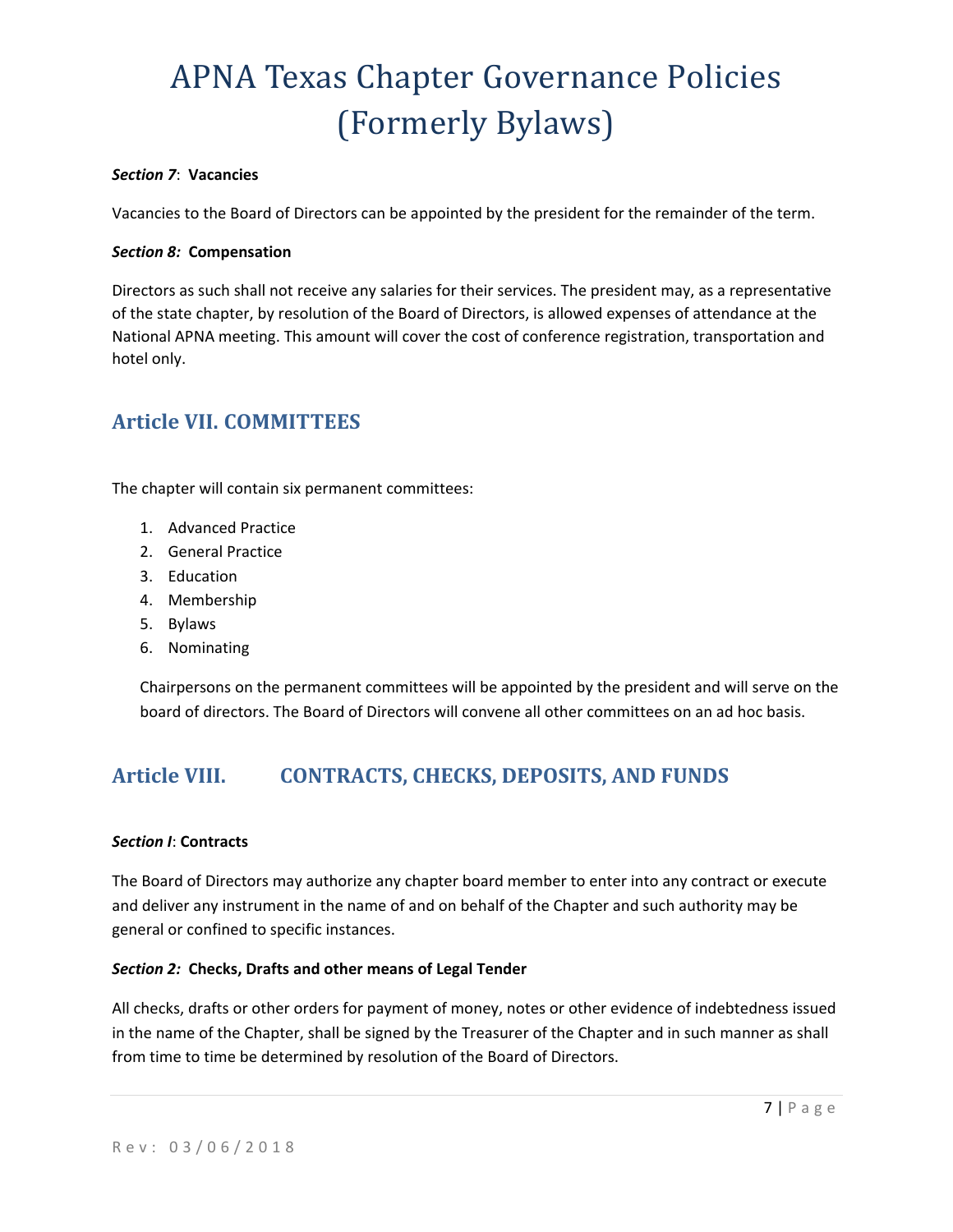In the absence of the Treasurer, the Board of Directors shall appoint an agent to this duty.